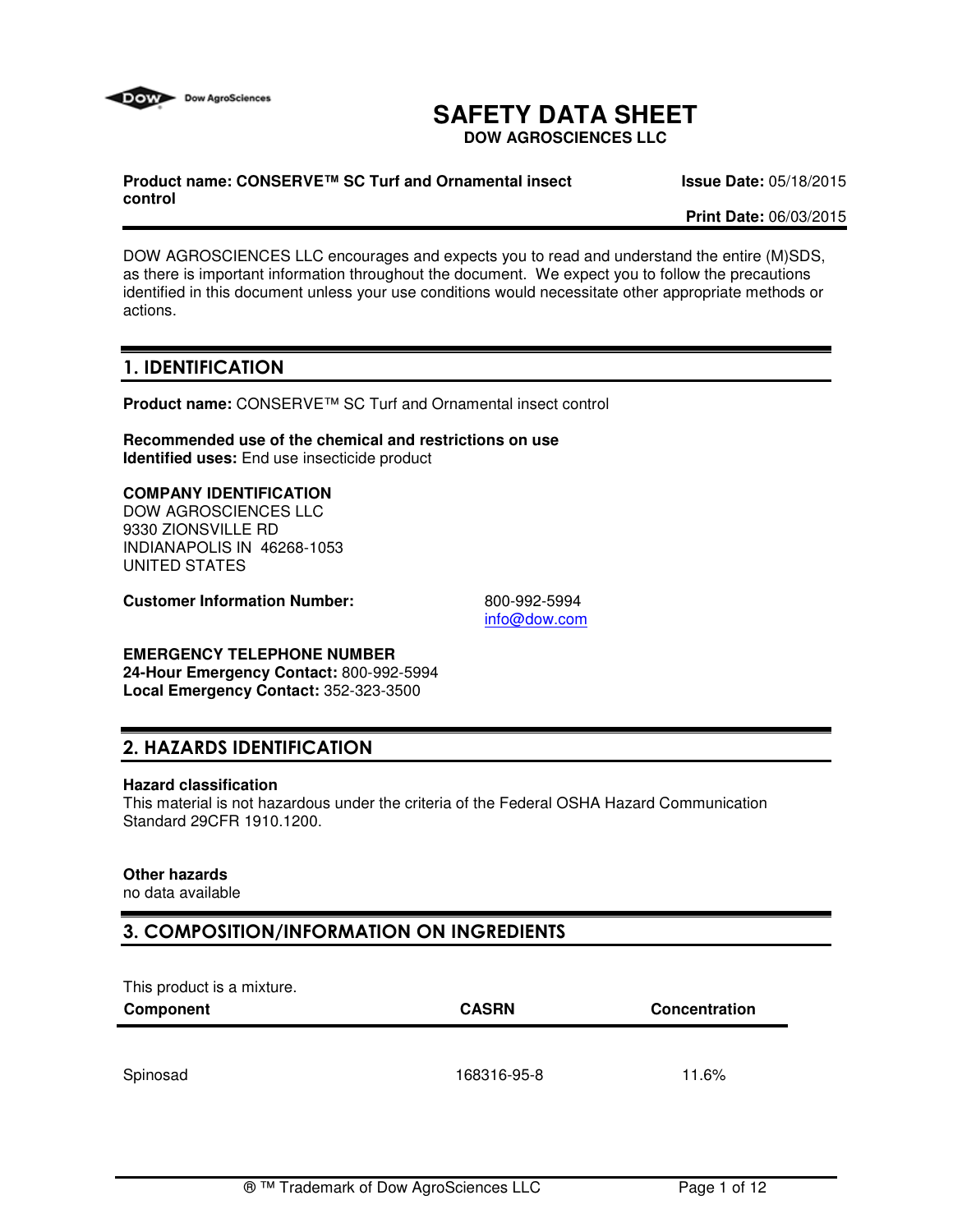| Propylene glycol | $57-55-6$     | 4.5%  |
|------------------|---------------|-------|
| Balance          | Not available | 83.9% |

**Note** 

Spinosad is comprised of Spinosyn A (CAS # 131929-60-7) and Spinosyn D (CAS # 131929-63-0)

# 4. FIRST AID MEASURES

#### **Description of first aid measures**

**General advice:** First Aid responders should pay attention to self-protection and use the recommended protective clothing (chemical resistant gloves, splash protection). If potential for exposure exists refer to Section 8 for specific personal protective equipment.

**Inhalation:** Move person to fresh air. If person is not breathing, call an emergency responder or ambulance, then give artificial respiration; if by mouth to mouth use rescuer protection (pocket mask etc). Call a poison control center or doctor for treatment advice.

**Skin contact:** Take off contaminated clothing. Rinse skin immediately with plenty of water for 15-20 minutes. Call a poison control center or doctor for treatment advice.

**Eye contact:** Hold eyes open and rinse slowly and gently with water for 15-20 minutes. Remove contact lenses, if present, after the first 5 minutes, then continue rinsing eyes. Call a poison control center or doctor for treatment advice.

**Ingestion:** No emergency medical treatment necessary.

**Most important symptoms and effects, both acute and delayed:** Aside from the information found under Description of first aid measures (above) and Indication of immediate medical attention and special treatment needed (below), any additional important symptoms and effects are described in Section 11: Toxicology Information.

#### **Indication of any immediate medical attention and special treatment needed**

**Notes to physician:** No specific antidote. Treatment of exposure should be directed at the control of symptoms and the clinical condition of the patient. Have the Safety Data Sheet, and if available, the product container or label with you when calling a poison control center or doctor, or going for treatment.

# 5. FIREFIGHTING MEASURES

**Suitable extinguishing media:** To extinguish combustible residues of this product use water fog, carbon dioxide, dry chemical or foam.

**Unsuitable extinguishing media:** no data available

#### **Special hazards arising from the substance or mixture**

**Hazardous combustion products:** Under fire conditions some components of this product may decompose. The smoke may contain unidentified toxic and/or irritating compounds. Combustion products may include and are not limited to: Nitrogen oxides. Carbon monoxide. Carbon dioxide.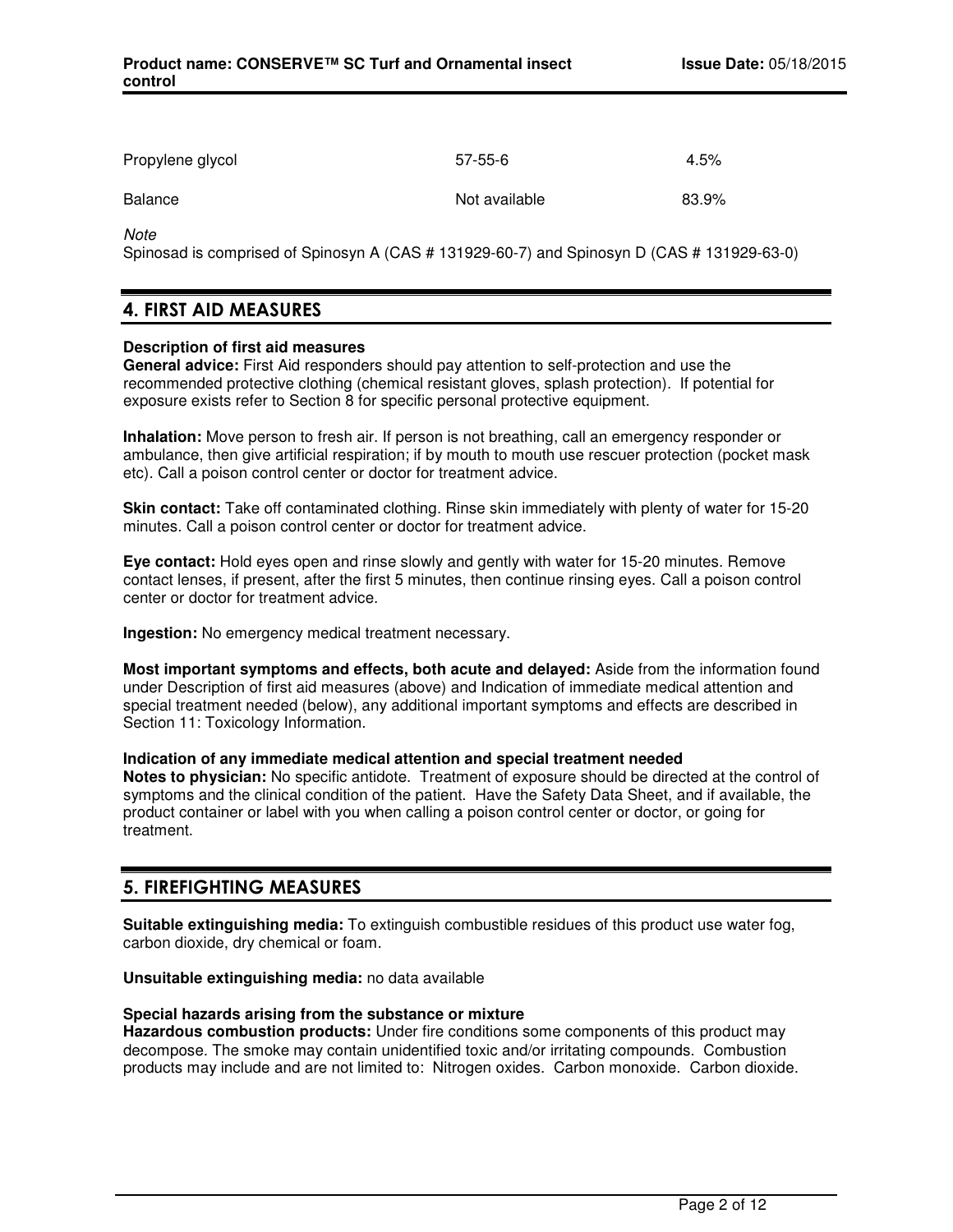**Unusual Fire and Explosion Hazards:** This material will not burn until the water has evaporated. Residue can burn. If exposed to fire from another source and water is evaporated, exposure to high temperatures may cause toxic fumes.

#### **Advice for firefighters**

**Fire Fighting Procedures:** Keep people away. Isolate fire and deny unnecessary entry. To extinguish combustible residues of this product use water fog, carbon dioxide, dry chemical or foam. Contain fire water run-off if possible. Fire water run-off, if not contained, may cause environmental damage. Review the "Accidental Release Measures" and the "Ecological Information" sections of this (M)SDS.

**Special protective equipment for firefighters:** Wear positive-pressure self-contained breathing apparatus (SCBA) and protective fire fighting clothing (includes fire fighting helmet, coat, trousers, boots, and gloves). If protective equipment is not available or not used, fight fire from a protected location or safe distance.

# 6. ACCIDENTAL RELEASE MEASURES

**Personal precautions, protective equipment and emergency procedures:** Use appropriate safety equipment. For additional information, refer to Section 8, Exposure Controls and Personal Protection.

**Environmental precautions:** Prevent from entering into soil, ditches, sewers, waterways and/or groundwater. See Section 12, Ecological Information. Spills or discharge to natural waterways is likely to kill aquatic organisms.

**Methods and materials for containment and cleaning up:** Contain spilled material if possible. Small spills: Absorb with materials such as: Clay. Dirt. Sand. Sweep up. Collect in suitable and properly labeled containers. Large spills: Contact Dow AgroSciences for clean-up assistance. See Section 13, Disposal Considerations, for additional information.

# 7. HANDLING AND STORAGE

**Precautions for safe handling:** Keep out of reach of children. Do not swallow. Avoid contact with eyes, skin, and clothing. Avoid breathing vapor or mist. Wash thoroughly after handling. Use with adequate ventilation. See Section 8, EXPOSURE CONTROLS AND PERSONAL PROTECTION.

**Conditions for safe storage:** Store in a dry place. Store in original container. Keep container tightly closed when not in use. Do not store near food, foodstuffs, drugs or potable water supplies.

# 8. EXPOSURE CONTROLS/PERSONAL PROTECTION

#### **Control parameters**

Exposure limits are listed below, if they exist.

| <b>Component</b> | <b>Regulation</b> | Type of listing | <b>Value/Notation</b> |
|------------------|-------------------|-----------------|-----------------------|
| Spinosad         | Dow IHG           | TWA             | $0.3 \text{ mg/m}$    |
| Propylene glycol | <b>US WEEL</b>    | TWA             | 10 mg/m $3$           |

#### **Exposure controls**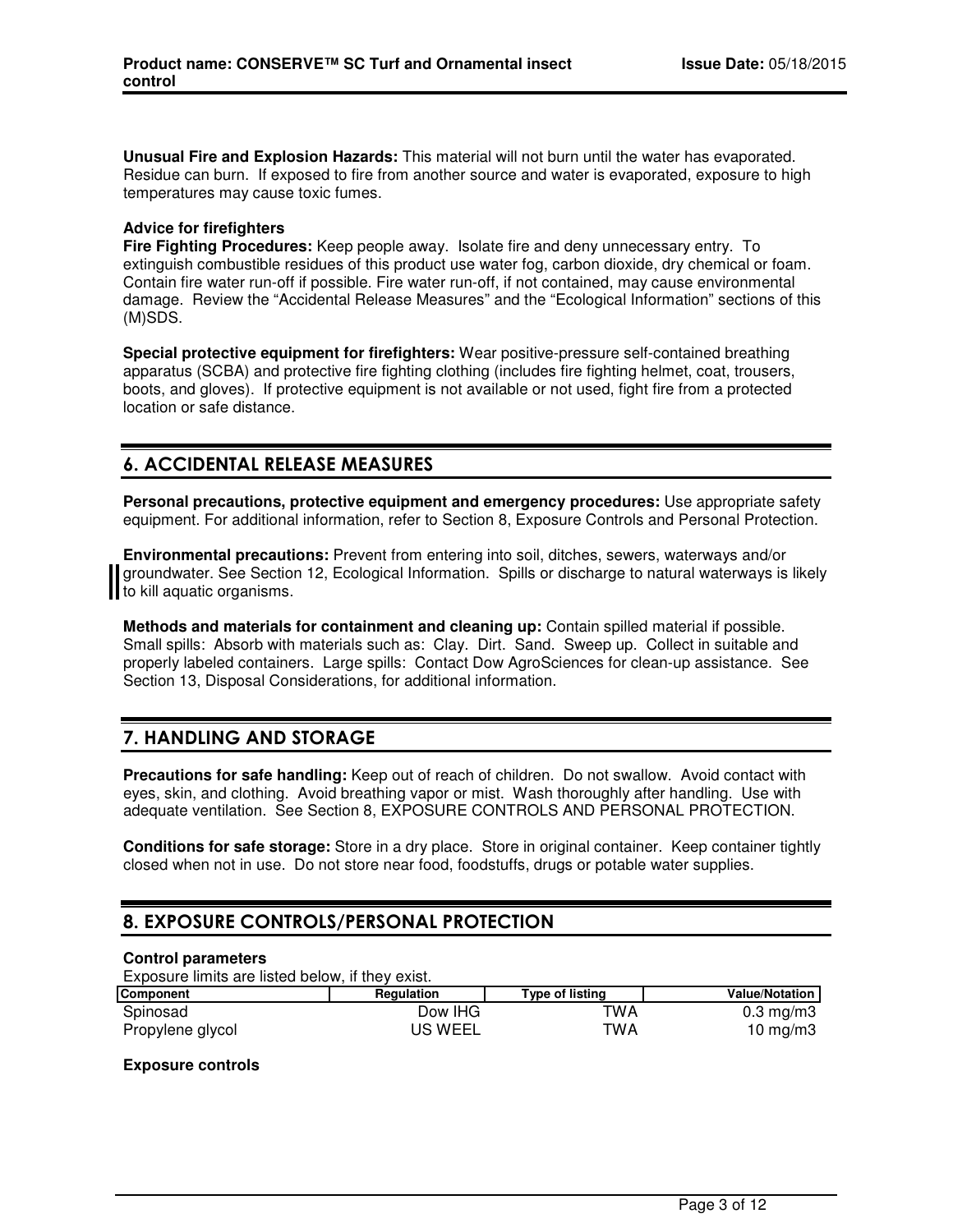**Engineering controls:** Use local exhaust ventilation, or other engineering controls to maintain airborne levels below exposure limit requirements or guidelines. If there are no applicable exposure limit requirements or guidelines, general ventilation should be sufficient for most operations. Local exhaust ventilation may be necessary for some operations.

#### **Individual protection measures**

**Eye/face protection:** Use safety glasses (with side shields).

#### **Skin protection**

**Hand protection:** Use gloves chemically resistant to this material when prolonged or frequently repeated contact could occur. Examples of preferred glove barrier materials include: Butyl rubber. Natural rubber ("latex"). Neoprene. Nitrile/butadiene rubber ("nitrile" or "NBR"). Polyethylene. Ethyl vinyl alcohol laminate ("EVAL"). Polyvinyl chloride ("PVC" or "vinyl"). NOTICE: The selection of a specific glove for a particular application and duration of use in a workplace should also take into account all relevant workplace factors such as, but not limited to: Other chemicals which may be handled, physical requirements (cut/puncture protection, dexterity, thermal protection), potential body reactions to glove materials, as well as the instructions/specifications provided by the glove supplier.

**Other protection:** Wear clean, body-covering clothing.

**Respiratory protection:** Respiratory protection should be worn when there is a potential to exceed the exposure limit requirements or guidelines. If there are no applicable exposure limit requirements or guidelines, wear respiratory protection when adverse effects, such as respiratory irritation or discomfort have been experienced, or where indicated by your risk assessment process. For most conditions no respiratory protection should be needed; however, if discomfort is experienced, use an approved air-purifying respirator. The following should be effective types of air-purifying respirators: Organic vapor cartridge with a particulate pre-filter.

# 9. PHYSICAL AND CHEMICAL PROPERTIES

#### **Appearance**

| <b>Physical state</b>                           | Liquid.                                        |
|-------------------------------------------------|------------------------------------------------|
| Color                                           | Off-white                                      |
| Odor                                            | Sharp                                          |
| <b>Odor Threshold</b>                           | No test data available                         |
| рH                                              | 8.2 100% CIPAC MT 75.1 (neat)                  |
| <b>Melting point/range</b>                      | Not applicable                                 |
| <b>Freezing point</b>                           | No test data available                         |
| Boiling point (760 mmHg)                        | 100 °C (212 °F) (water)                        |
| <b>Flash point</b>                              | closed cup No test data available              |
| <b>Evaporation Rate (Butyl Acetate</b><br>$= 1$ | No test data available                         |
| Flammability (solid, gas)                       | Not applicable to liquids                      |
| <b>Lower explosion limit</b>                    | No test data available                         |
| <b>Upper explosion limit</b>                    | No test data available                         |
| <b>Vapor Pressure</b>                           | No test data available                         |
| Relative Vapor Density (air $= 1$ )             | No test data available                         |
| Relative Density (water $= 1$ )                 | 1.034 Digital Density Meter (Oscillating Coil) |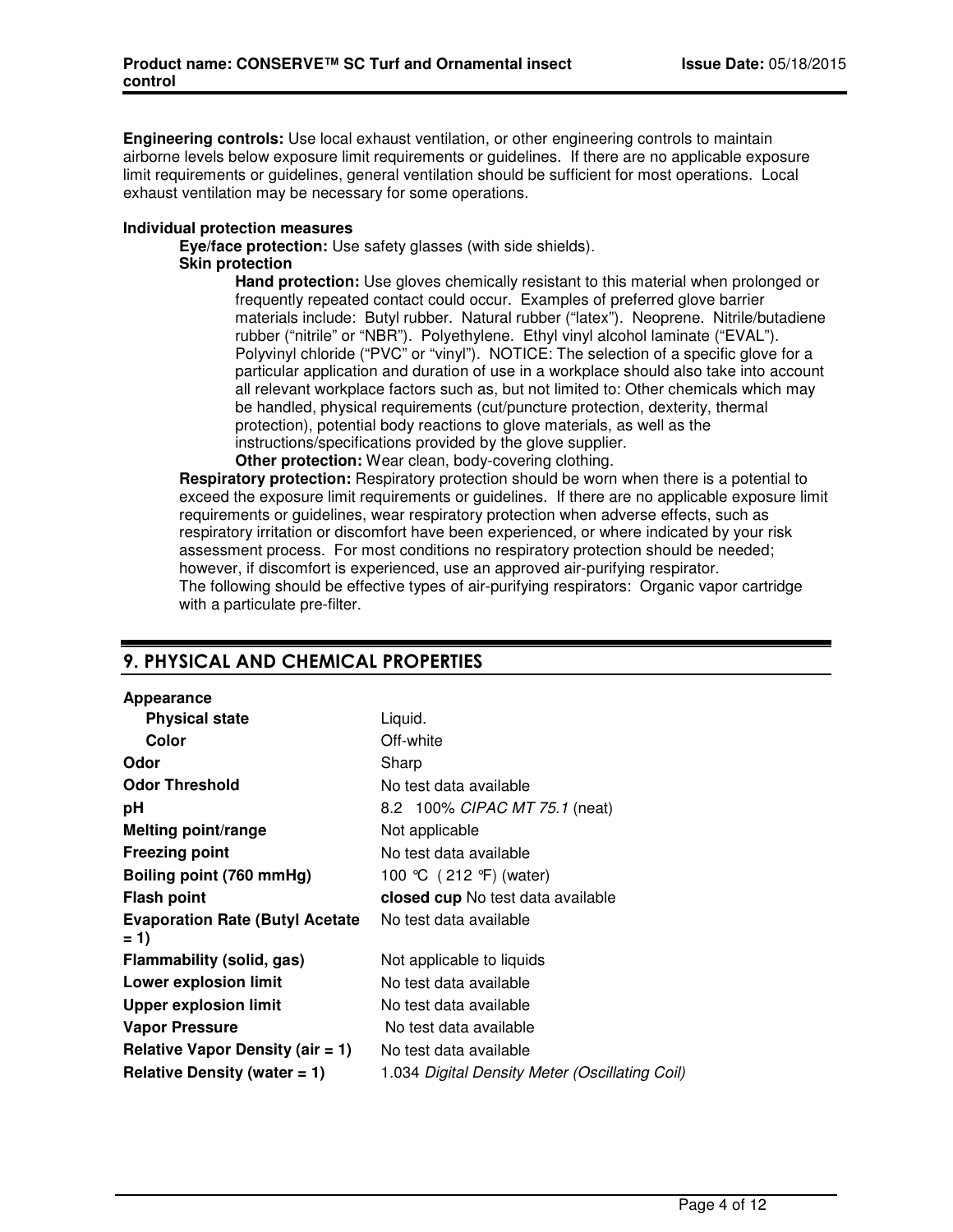| <b>Water solubility</b>                           | Dispersible                                       |
|---------------------------------------------------|---------------------------------------------------|
| <b>Partition coefficient: n-</b><br>octanol/water | no data available                                 |
| <b>Auto-ignition temperature</b>                  | > 400 °C (> 752 °F) <i>EC Method A15</i>          |
| <b>Decomposition temperature</b>                  | No test data available                            |
| <b>Dynamic Viscosity</b>                          | 85.7 cP at 24.3 ℃ (75.7 °F)                       |
| <b>Kinematic Viscosity</b>                        | No test data available                            |
| <b>Explosive properties</b>                       | No EEC A14                                        |
| <b>Oxidizing properties</b>                       | No                                                |
| <b>Liquid Density</b>                             | 1.04 g/cm3 at 20 °C (68 °F) Digital density meter |
| <b>Molecular weight</b>                           | No test data available                            |

NOTE: The physical data presented above are typical values and should not be construed as a specification.

### 10. STABILITY AND REACTIVITY

**Reactivity:** no data available

**Chemical stability:** Thermally stable at recommended temperatures and pressures.

**Possibility of hazardous reactions:** Polymerization will not occur.

**Conditions to avoid:** Active ingredient decomposes at elevated temperatures.

**Incompatible materials:** None known.

**Hazardous decomposition products:** Decomposition products depend upon temperature, air supply and the presence of other materials. Decomposition products can include and are not limited to: Carbon monoxide. Carbon dioxide. Nitrogen oxides.

# 11. TOXICOLOGICAL INFORMATION

Toxicological information appears in this section when such data is available.

#### **Acute toxicity**

**Acute oral toxicity**

Very low toxicity if swallowed. Harmful effects not anticipated from swallowing small amounts.

As product: LD50, Rat, male and female, > 5,000 mg/kg

#### **Acute dermal toxicity**

Prolonged skin contact is unlikely to result in absorption of harmful amounts.

As product: LD50, Rabbit, > 5,000 mg/kg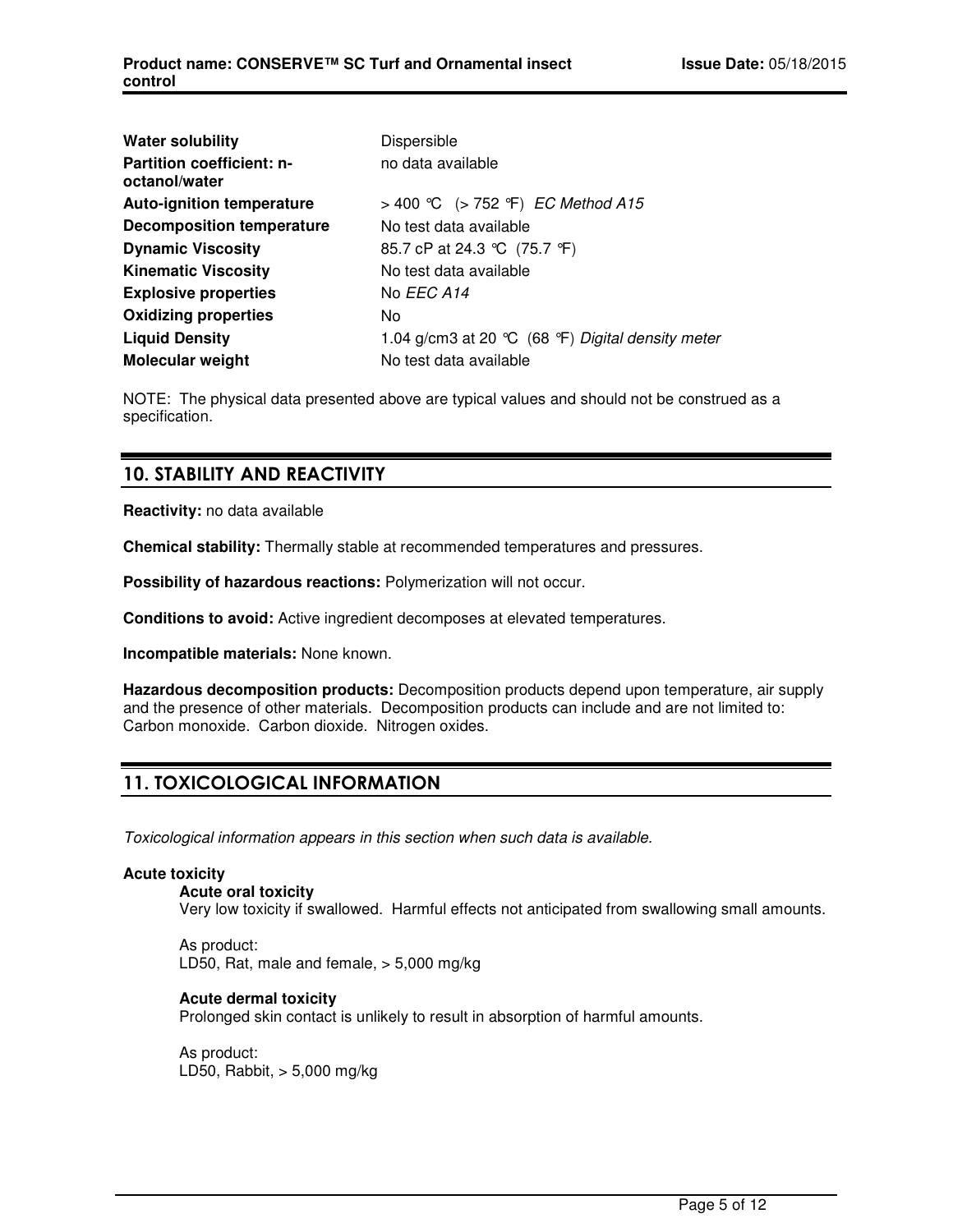#### **Acute inhalation toxicity**

No adverse effects are anticipated from single exposure to mist. Based on the available data, narcotic effects were not observed.

As product: LC50, Rat, male and female, 4 Hour, dust/mist, > 17.02 mg/l

#### **Skin corrosion/irritation**

Brief contact is essentially nonirritating to skin.

#### **Serious eye damage/eye irritation**

May cause pain disproportionate to the level of irritation to eye tissues. May cause slight temporary eye irritation. Corneal injury is unlikely.

#### **Sensitization**

Did not cause allergic skin reactions when tested in guinea pigs.

For respiratory sensitization: No relevant information found.

#### **Specific Target Organ Systemic Toxicity (Single Exposure)**

Evaluation of available data suggests that this material is not an STOT-SE toxicant.

#### **Specific Target Organ Systemic Toxicity (Repeated Exposure)**

For the active ingredient(s): In animals, Spinosad has been shown to cause vacuolization of cells in various tissues. Dose levels producing these effects were many times higher than any dose levels expected from exposure due to use. For the minor component(s): In animals, effects have been reported on the following organs after exposure to aerosols: Lung.

#### **Carcinogenicity**

For the active ingredient(s): Did not cause cancer in laboratory animals.

#### **Teratogenicity**

For the active ingredient(s): Did not cause birth defects or other effects in the fetus even at doses which caused toxic effects in the mother.

#### **Reproductive toxicity**

For the active ingredient(s): In laboratory animal studies, effects on reproduction have been seen only at doses that produced significant toxicity to the parent animals.

#### **Mutagenicity**

For the active ingredient(s): In vitro genetic toxicity studies were negative. Animal genetic toxicity studies were negative.

#### **Aspiration Hazard**

Based on physical properties, not likely to be an aspiration hazard.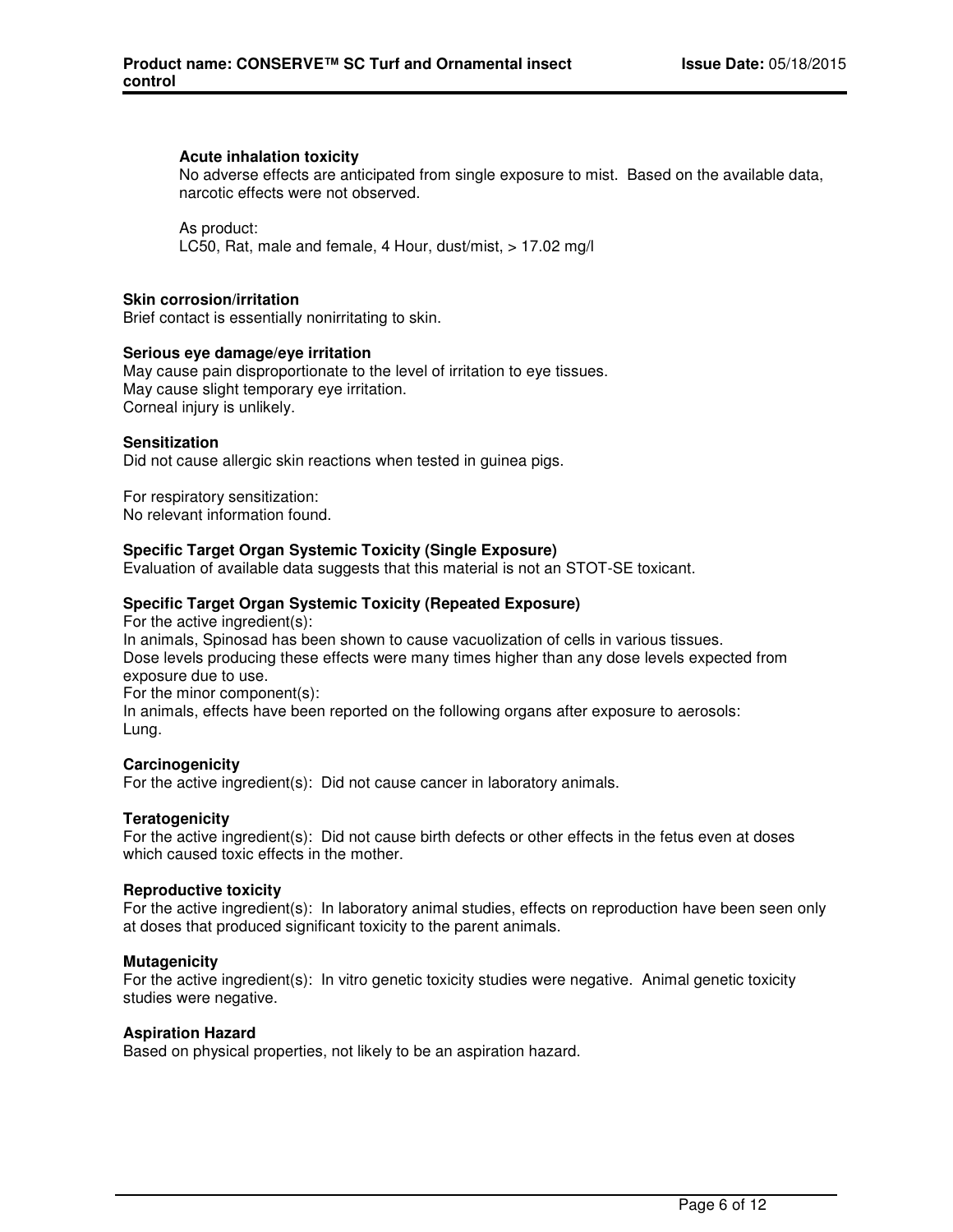# 12. ECOLOGICAL INFORMATION

Ecotoxicological information appears in this section when such data is available.

#### **Toxicity**

#### **Spinosad**

#### **Acute toxicity to fish**

Material is highly toxic to aquatic organisms on an acute basis (LC50/EC50 between 0.1 and 1 mg/L in the most sensitive species tested).

LC50, Cyprinus carpio (Carp), 96 Hour, 4 g/L, OECD Test Guideline 203 or Equivalent

LC50, Rainbow trout (Oncorhynchus mykiss), 96 Hour, 27 mg/l

LC50, Lepomis macrochirus (Bluegill sunfish), 96 Hour, 5.9 mg/l

#### **Acute toxicity to aquatic invertebrates**

EC50, Daphnia magna (Water flea), 48 Hour, 1.5 mg/l, OECD Test Guideline 202 or **Equivalent** EC50, eastern oyster (Crassostrea virginica), 0.295 mg/l

#### **Acute toxicity to algae/aquatic plants**

EbC50, diatom Navicula sp., 5 d, Biomass, 0.107 mg/l EbC50, Pseudokirchneriella subcapitata (green algae), 7 d, 39 mg/l EC50, Lemna gibba, 14 d, 10.6 mg/l EC50, blue-green alga Anabaena flos-aquae, 120 Hour, 6.1 mg/l

#### **Toxicity to bacteria**

Bacteria, > 100 mg/l

#### **Chronic toxicity to fish**

NOEC, Oncorhynchus mykiss (rainbow trout), flow-through test, mortality, 0.5 mg/l

#### **Chronic toxicity to aquatic invertebrates**

NOEC, Daphnia magna (Water flea), 0.0012 mg/l

#### **Toxicity to Above Ground Organisms**

Material is practically non-toxic to birds on an acute basis (LD50  $>$  2000 mg/kg). Material is practically non-toxic to birds on a dietary basis (LC50 > 5000 ppm). oral LD50, Colinus virginianus (Bobwhite quail), > 2000mg/kg bodyweight. dietary LC50, Colinus virginianus (Bobwhite quail), 5 d, > 5253mg/kg diet. oral LD50, Apis mellifera (bees), 48 Hour, 0.06micrograms/bee contact LD50, Apis mellifera (bees), 48 Hour, 0.05micrograms/bee

#### **Toxicity to soil-dwelling organisms**

LC50, Eisenia fetida (earthworms), 14 d, > 970 mg/kg

#### **Propylene glycol**

#### **Acute toxicity to fish**

Material is practically non-toxic to aquatic organisms on an acute basis (LC50/EC50/EL50/LL50 >100 mg/L in the most sensitive species tested). LC50, Oncorhynchus mykiss (rainbow trout), static test, 96 Hour, 40,613 mg/l, OECD Test Guideline 203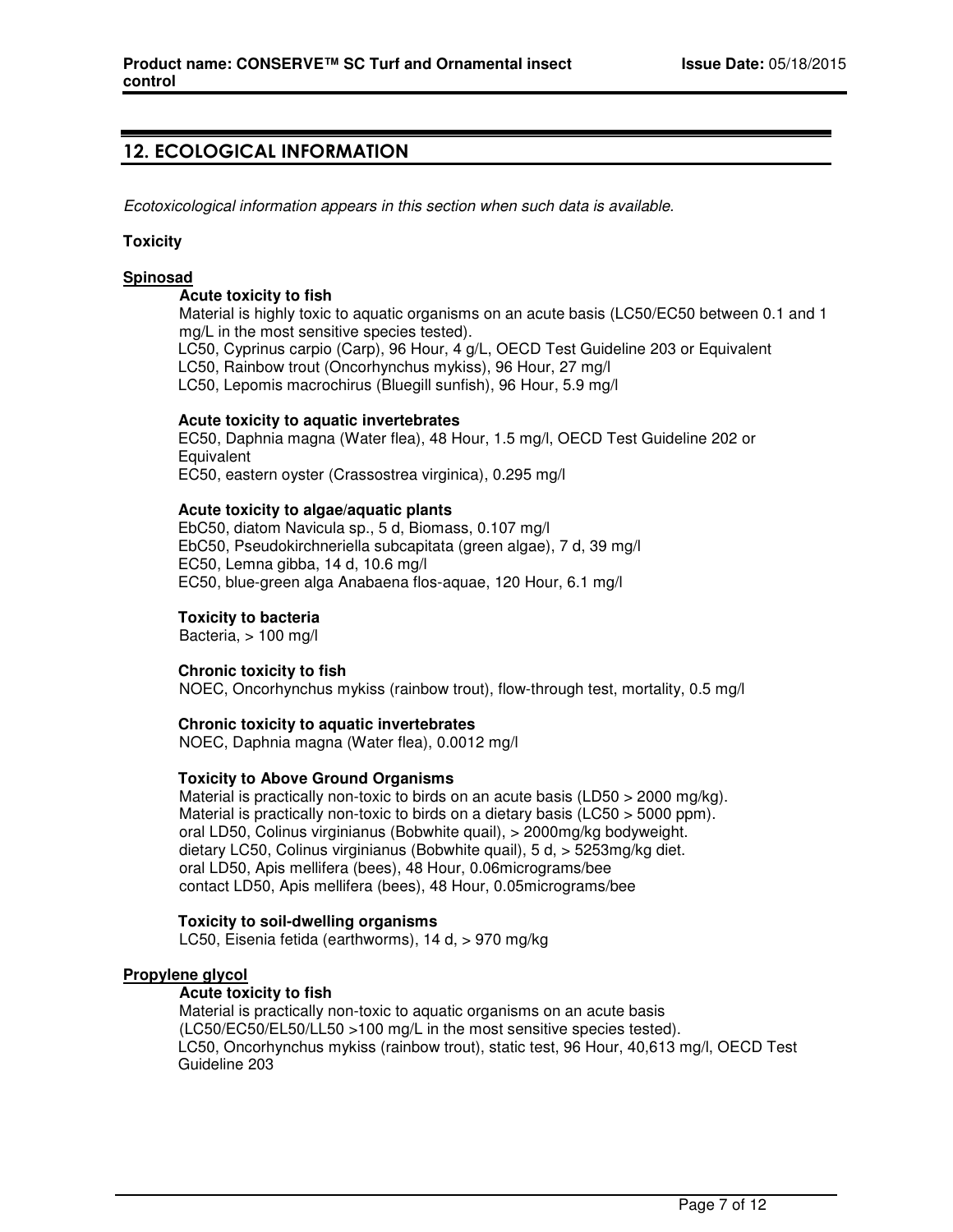#### **Acute toxicity to aquatic invertebrates**

LC50, Ceriodaphnia dubia (water flea), static test, 48 Hour, 18,340 mg/l, OECD Test Guideline 202

#### **Acute toxicity to algae/aquatic plants**

ErC50, Pseudokirchneriella subcapitata (green algae), 96 Hour, Growth rate inhibition, 19,000 mg/l, OECD Test Guideline 201

#### **Toxicity to bacteria**

NOEC, Pseudomonas putida, 18 Hour, > 20,000 mg/l

#### **Chronic toxicity to aquatic invertebrates**

NOEC, Ceriodaphnia dubia (water flea), semi-static test, 7 d, number of offspring, 13,020 mg/l

#### **Balance**

**Acute toxicity to fish** No relevant data found.

#### **Persistence and degradability**

#### **Spinosad**

**Biodegradability:** Biodegradation under aerobic static laboratory conditions is high (BOD20 or BOD28/ThOD > 40%). Material is expected to biodegrade very slowly (in the environment). Fails to pass OECD/EEC tests for ready biodegradability. 10-day Window: Fail **Biodegradation:** < 1 % **Exposure time:** 28 d **Method:** OECD Test Guideline 301B or Equivalent

#### **Biological oxygen demand (BOD)**

| <b>Incubation</b> | <b>BOD</b> |  |
|-------------------|------------|--|
| Time              |            |  |
| 5 d               | 66,000 %   |  |
| 10 $d$            | 68.000 %   |  |
| 20 d              | 76.000 %   |  |
| 28 d              | 77.000 %   |  |

#### **Stability in Water (1/2-life)**

Hydrolysis, pH 5, Half-life Temperature 25 °C, Stable Hydrolysis, pH 7, Half-life Temperature 25 °C, Stable Hydrolysis, half-life, 0.84 - 0.96 d, pH 7 Hydrolysis, half-life, 200 - 259 d, pH 9, Half-life Temperature 25 °C

#### **Propylene glycol**

**Biodegradability:** Material is readily biodegradable. Passes OECD test(s) for ready biodegradability. Biodegradation may occur under anaerobic conditions (in the absence of oxygen). 10-day Window: Pass **Biodegradation:** 81 % **Exposure time:** 28 d **Method:** OECD Test Guideline 301F or Equivalent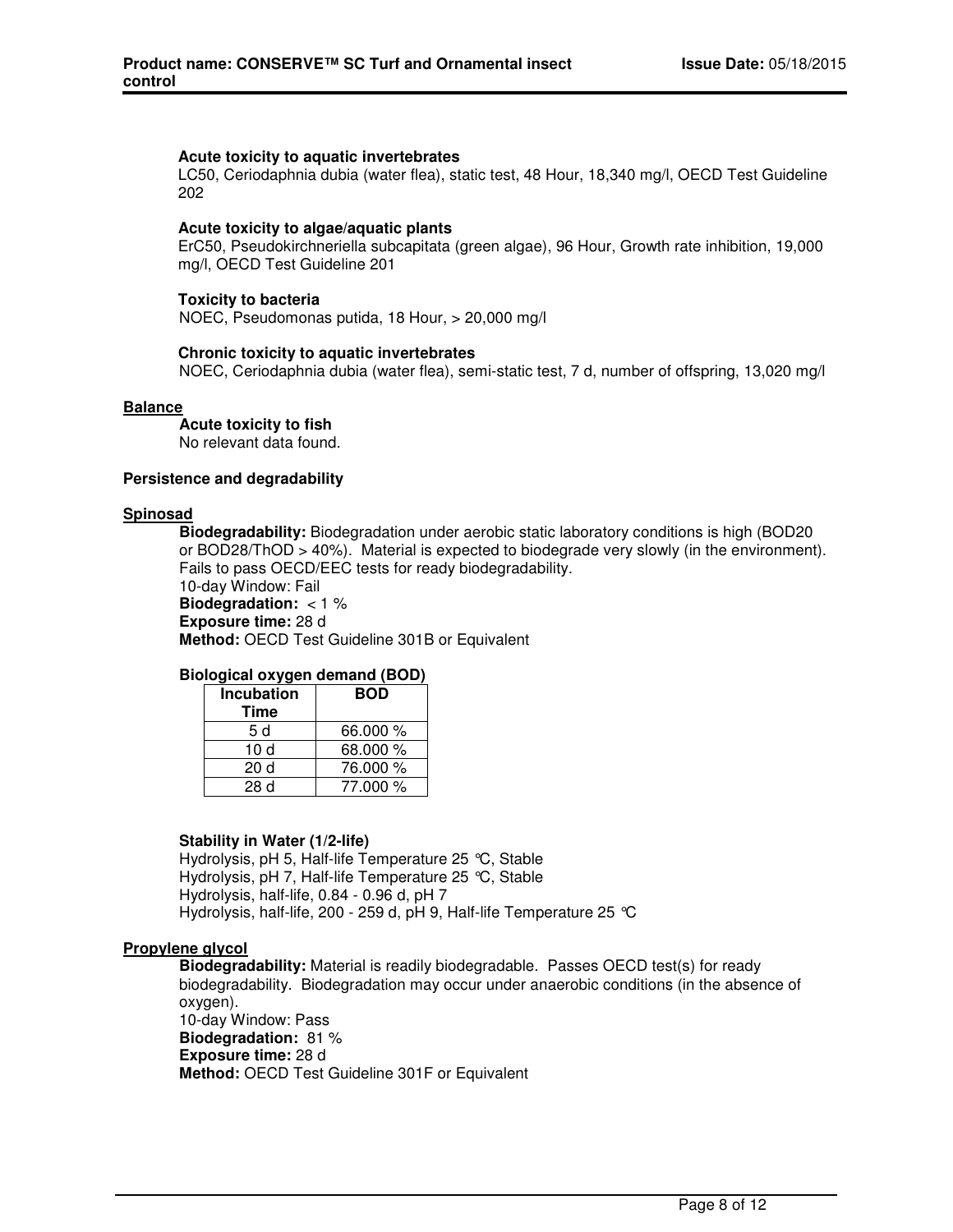10-day Window: Not applicable **Biodegradation:** 96 % **Exposure time:** 64 d **Method:** OECD Test Guideline 306 or Equivalent

**Theoretical Oxygen Demand:** 1.68 mg/mg

**Chemical Oxygen Demand:** 1.53 mg/mg

#### **Biological oxygen demand (BOD)**

| <b>Incubation</b><br>Time | <b>BOD</b> |
|---------------------------|------------|
| 5 d                       | 69.000 %   |
| 10 $d$                    | 70.000 %   |
| 20 d                      | 86.000 %   |

**Photodegradation Atmospheric half-life:** 10 Hour **Method:** Estimated.

#### **Balance**

**Biodegradability:** No relevant data found.

#### **Bioaccumulative potential**

#### **Spinosad**

**Bioaccumulation:** Bioconcentration potential is moderate (BCF between 100 and 3000 or Log Pow between 3 and 5).

**Partition coefficient: n-octanol/water(log Pow):** 4.01 **Bioconcentration factor (BCF):** 33 Fish. 28 d Measured

#### **Propylene glycol**

**Bioaccumulation:** Bioconcentration potential is low (BCF < 100 or Log Pow < 3). **Partition coefficient: n-octanol/water(log Pow):** -1.07 Measured **Bioconcentration factor (BCF):** 0.09 Estimated.

#### **Balance**

**Bioaccumulation:** No relevant data found.

#### **Mobility in soil**

#### **Spinosad**

Potential for mobility in soil is low (Koc between 500 and 2000). **Partition coefficient(Koc):** 701 Measured

#### **Propylene glycol**

Given its very low Henry's constant, volatilization from natural bodies of water or moist soil is not expected to be an important fate process. Potential for mobility in soil is very high (Koc between 0 and 50). **Partition coefficient(Koc):** < 1 Estimated.

#### **Balance**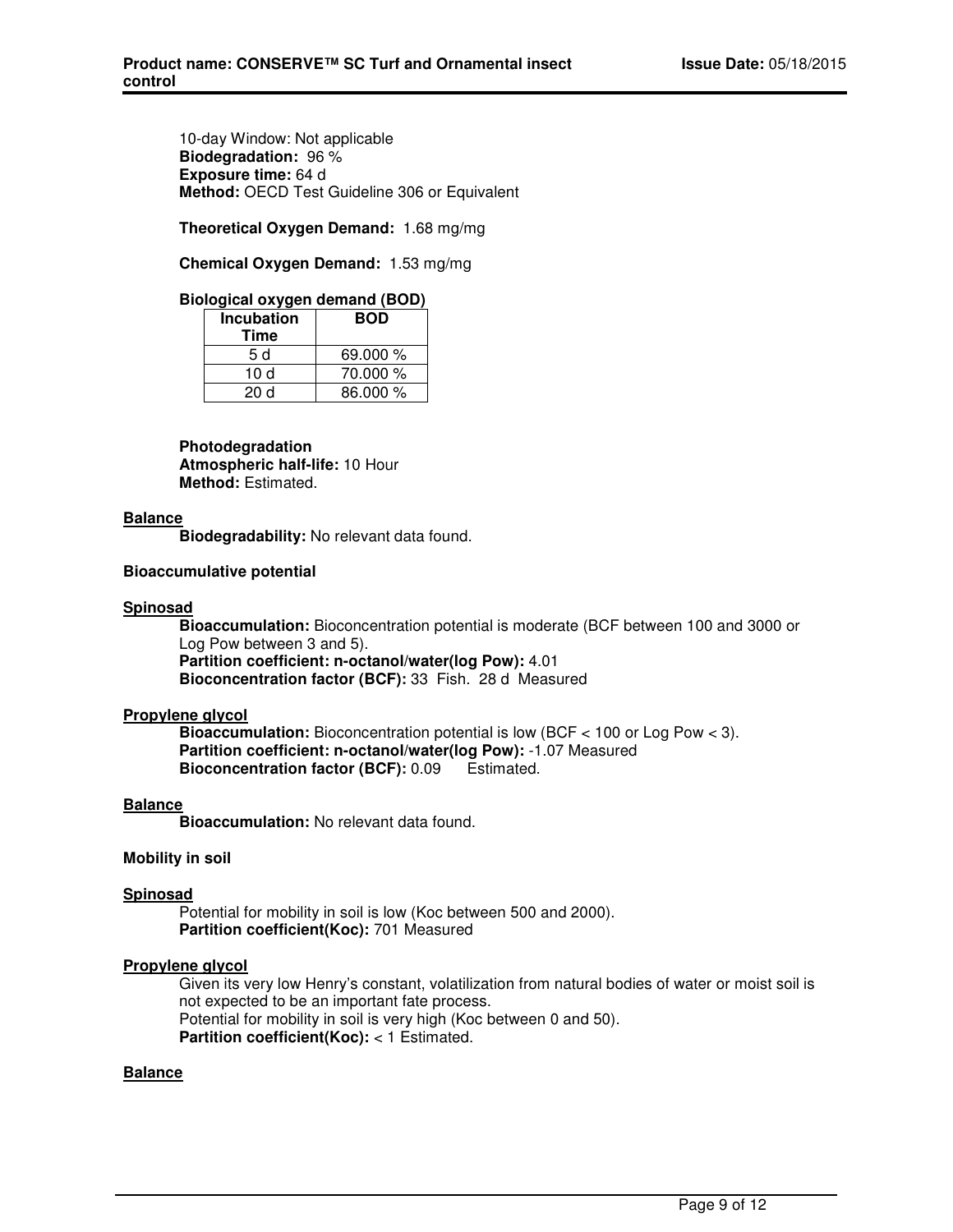No relevant data found.

# 13. DISPOSAL CONSIDERATIONS

**Disposal methods:** If wastes and/or containers cannot be disposed of according to the product label directions, disposal of this material must be in accordance with your local or area regulatory authorities. This information presented below only applies to the material as supplied. The identification based on characteristic(s) or listing may not apply if the material has been used or otherwise contaminated. It is the responsibility of the waste generator to determine the toxicity and physical properties of the material generated to determine the proper waste identification and disposal methods in compliance with applicable regulations. If the material as supplied becomes a waste, follow all applicable regional, national and local laws.

# 14. TRANSPORT INFORMATION

**DOT**

Not regulated for transport

#### **Classification for SEA transport (IMO-IMDG):**

| Proper shipping name                          | ENVIRONMENTALLY HAZARDOUS SUBSTANCE, LIQUID,<br>N.O.S.(spinosad) |
|-----------------------------------------------|------------------------------------------------------------------|
| UN number                                     | UN 3082                                                          |
| <b>Class</b>                                  | 9                                                                |
| Packing group                                 | Ш                                                                |
| <b>Marine pollutant</b>                       | spinosad                                                         |
| <b>Transport in bulk</b>                      | Consult IMO regulations before transporting ocean bulk           |
| according to Annex I or II                    |                                                                  |
| of MARPOL 73/78 and the                       |                                                                  |
| <b>IBC or IGC Code</b>                        |                                                                  |
| Classification for AIR transport (IATA/ICAO): |                                                                  |
| Proper shipping name                          | Environmentally hazardous substance, liquid, n.o.s. (spinosad)   |
| <b>UN number</b>                              | UN 3082                                                          |
| <b>Class</b>                                  | 9                                                                |
| Packing group                                 | Ш                                                                |
|                                               |                                                                  |

This information is not intended to convey all specific regulatory or operational requirements/information relating to this product. Transportation classifications may vary by container volume and may be influenced by regional or country variations in regulations. Additional transportation system information can be obtained through an authorized sales or customer service representative. It is the responsibility of the transporting organization to follow all applicable laws, regulations and rules relating to the transportation of the material.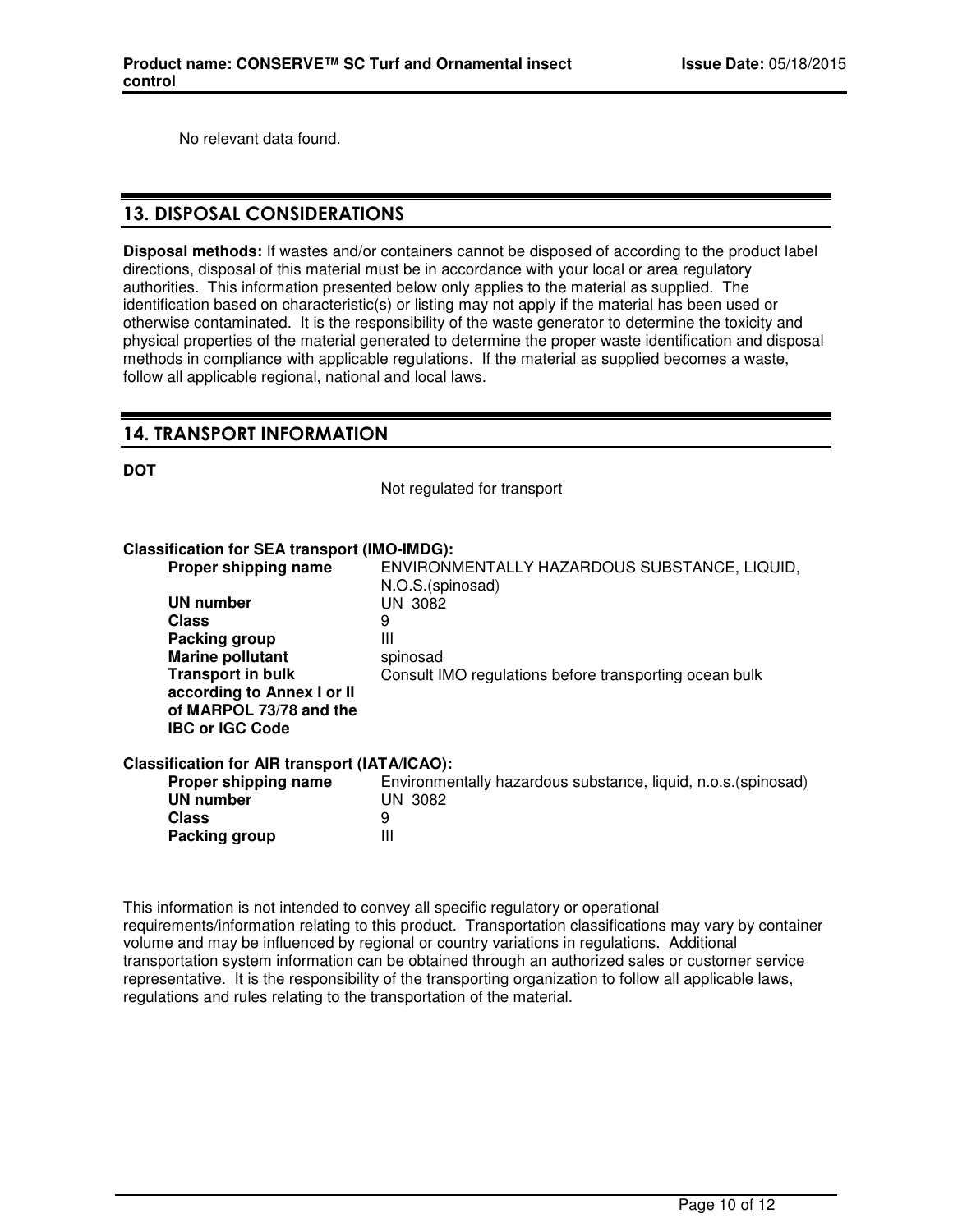### 15. REGULATORY INFORMATION

#### **OSHA Hazard Communication Standard**

This product is not a "Hazardous Chemical" as defined by the OSHA Hazard Communication Standard, 29 CFR 1910.1200.

# **Superfund Amendments and Reauthorization Act of 1986 Title III (Emergency Planning and Community Right-to-Know Act of 1986) Sections 311 and 312**

Chronic Health Hazard

#### **Superfund Amendments and Reauthorization Act of 1986 Title III (Emergency Planning and Community Right-to-Know Act of 1986) Section 313**

This material does not contain any chemical components with known CAS numbers that exceed the threshold (De Minimis) reporting levels established by SARA Title III, Section 313.

#### **California Proposition 65 (Safe Drinking Water and Toxic Enforcement Act of 1986)**

This product contains no listed substances known to the State of California to cause cancer, birth defects or other reproductive harm, at levels which would require a warning under the statute.

#### **Pennsylvania (Worker and Community Right-To-KnowAct): Pennsylvania Hazardous Substances List and/or Pennsylvania Environmental Hazardous Substance List:**

The following product components are cited in the Pennsylvania Hazardous Substance List and/or the Pennsylvania Environmental Substance List, and are present at levels which require reporting.<br> **CASRN Components** Propylene glycol 67-55-6

#### **Pennsylvania (Worker and Community Right-To-KnowAct): Pennsylvania Special Hazardous Substances List:**

To the best of our knowledge, this product does not contain chemicals at levels which require reporting under this statute.

#### **United States TSCA Inventory (TSCA)**

This product contains chemical substance(s) exempt from U.S. EPA TSCA Inventory requirements. It is regulated as a pesticide subject to Federal Insecticide, Fungicide, and Rodenticide Act (FIFRA) requirements.

#### **Federal Insecticide, Fungicide and Rodenticide Act**

EPA Registration Number: 62719-291

This chemical is a pesticide product registered by the Environmental Protection Agency and is subject to certain labeling requirements under federal pesticide law. These requirements differ from the classification criteria and hazard information required for safety data sheets, and for workplace labels of non-pesticide chemicals. Following is the hazard information as required on the pesticide label:

# 16. OTHER INFORMATION

#### **Hazard Rating System**

**NFPA**